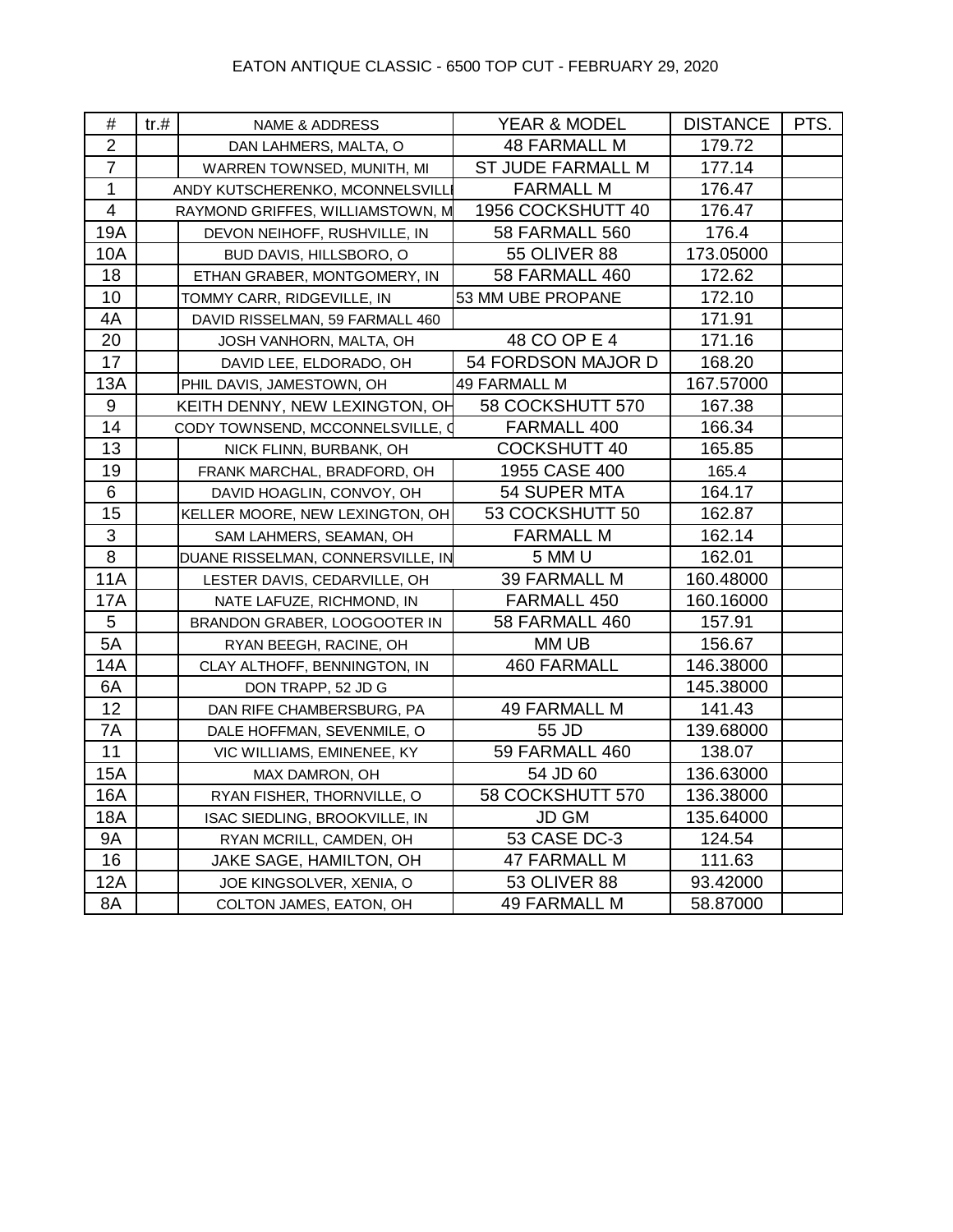### EATON ANTIQUE CLASSIC - 6250 TOP CUT - FEBRUARY 29, 2020

| #  | tr.# | <b>NAME &amp; ADDRESS</b>         | <b>YEAR &amp; MODEL</b>  | <b>DISTANCE</b> | PTS. |
|----|------|-----------------------------------|--------------------------|-----------------|------|
| 8  |      | FRANK MARCHAL, BRADFORD, OH       | 1955 CASE 400            | 196.17          |      |
| 2  |      | BRUCE BOK, CONVOY, OH             | IH 460                   | 186.990         |      |
| 13 |      | DEVON NEEHOFF, RUSHVILLE, IN      | <b>58 FARMALL 560</b>    | 183.79          |      |
| 10 |      | ANDY KUTSCHERENKO, MCONNELSVILLE  | <b>FARMALL M</b>         | 181.01          |      |
| 7  |      | DUANE RISSELMAN, CONNERSVILLE, IN | 5 MM U                   | 179.92          |      |
| 19 |      | WARREN TOWNSED, MUNITH, MI        | <b>ST JUDE FARMALL M</b> | 178.02          |      |
| 5  |      | DAVID LEE, ELDORADO, OH           | 54 FORDSON MAJOR D       | 176.99          |      |
| 18 |      | JASON RODGER, OH                  | OLIVER 88                | 175.75          |      |
| 20 |      | DAN LAHMERS, MALTA, O             | <b>48 FARMALL M</b>      | 171.84          |      |
| 14 |      | TOMMY CARR, RIDGEVILLE, IN        | 53 MM UBE PROPANE        | 171.27          |      |
| 4  |      | SAM LAHMERS, SEAMAN, OH           | <b>FARMALL M</b>         | 161.100         |      |
| 16 |      | NATE LAFUZE, RICHMOND, IN         | FARMALL 450              | 141.68          |      |
| 6  |      | DAN RIFE CHAMBERSBURG, PA         | <b>49 FARMALL M</b>      | 117.53          |      |
| 3  |      | CODY TOWNSEND, MCCONNELSVILLE, O  | FARMALL 400              | $-1.000$        | DQ   |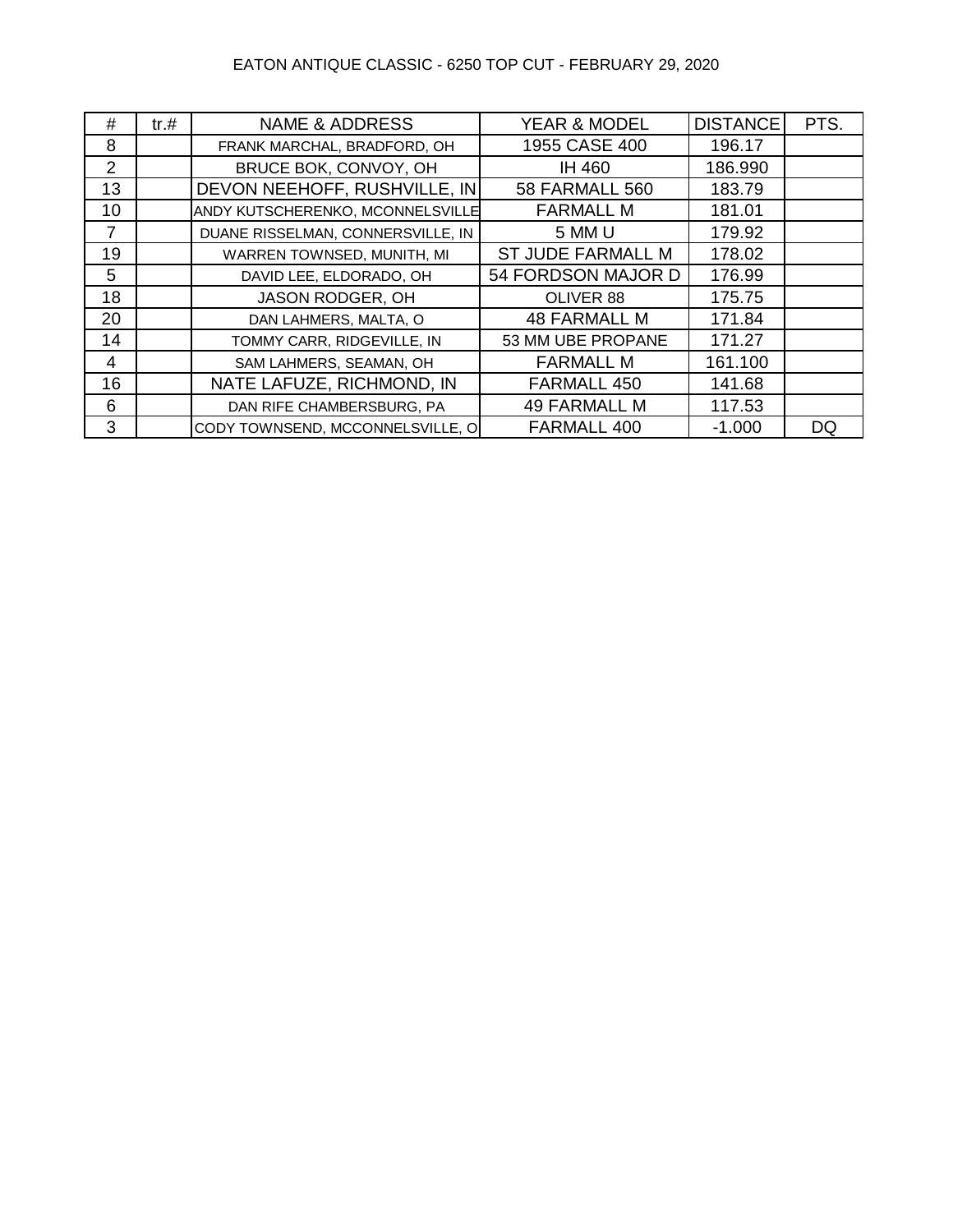| #                | tr. # | <b>NAME &amp; ADDRESS</b>         | YEAR & MODEL            | <b>DISTANCE</b> | PTS. |
|------------------|-------|-----------------------------------|-------------------------|-----------------|------|
| <b>11A</b>       |       | BRUCE BOK, CONVOY, OH             | IH 460                  | 178.82          |      |
| 16               |       | DAVID LEE, ELDORADO, OH           | 54 FORDSON MAJOR D      | 177.72          |      |
| 6A               |       | BUD DAVIS, HILLSBORO, O           | <b>55 OLIVER 88</b>     | 177.26          |      |
| $\boldsymbol{9}$ |       | JOSH VANHORN, MALTA, OH           | 48 CO OP E 4            | 176.62          |      |
| 4A               |       | DAVID RISSELMAN, 59 FARMALL 460   | <b>FARMALL 460 1959</b> | 176.53          |      |
| 12               |       | DAN LAHMERS, MALTA, O             | <b>48 FARMALL M</b>     | 176.10          |      |
| $\overline{2}$   |       | KELLER MOORE, NEW LEXINGTON, O    | 53 COCKSHOTT 50         | 175.41          |      |
| 1B               |       | NATE LAFUZE, RICHMOND, IN         | FARMALL 450             | 174.76          |      |
| $\overline{4}$   |       | CODY TOWNSEND, MCCONNELSVILLE, O  | FARMALL 400             | 173.48          |      |
| 11               |       | RAYMOND GRIFFES, WILLIAMSTOWN, MI | 1956 COCKSHUTT 40       | 173.35          |      |
| 13               |       | NICK FLINN, BURBANK, OH           | <b>COCKSHUTT 40</b>     | 173.21          |      |
| 1A               |       | JASON HODUPP, VAN BUREN, IN       | <b>OLIVER 88 1953</b>   | 169.39          |      |
| 3B               |       | DEVON NEEHOFF, RUSHVILLE, IN      | <b>58 FARMALL 560</b>   | 167.73          |      |
| 15A              |       | DALE HOFFMAN, SEVENMILE, O        | 55 JD                   | 167.42          |      |
| <b>9A</b>        |       | JOSH COLLING, BLUFFTON IN         | OLIVER 85               | 167.19          |      |
| 17               |       | JASON RODGERS, MIDLAND, OH        | OLIVER 880              | 167.10          |      |
| $\overline{5}$   |       | RUSS MARCHAL, VERSAILLES, OH      | 55 CASE 400             | 167.05          |      |
| 19A              |       | TYLER POOK, TAYLORSVILLE, KY      | <b>FARMALL M</b>        | 166.63          |      |
| 7A               |       | PHIL DAVIS, JAMSESTOWN, OH        | <b>49 FARMALL M</b>     | 166.47          |      |
| 14               |       | ANDY KUTSCHERENKO, MCONNELSVILLE  | <b>FARMALL M</b>        | 166.19          |      |
| 8A               |       | CLAY ALTHOFF, BENNINGTON, IN      | <b>460 FARMALL</b>      | 165.8           |      |
| 15               |       | TOMMY CARR, RIDGEVILLE, IN        | 53 MM UBE PROPANE       | 165.41          |      |
| 18               |       | DUANE RISSELMAN, CONNERSVILLE, IN | 5 MM U                  | 163.29          |      |
| 13A              |       | VIC WILLIAMS, EMINENEE, KY        | 59 FARMALL 460          | 163.07          |      |
| $\mathfrak{S}$   |       | WARREN TOWNSED, MUNITH, MI        | ST JUDE FARMALL M       | 163.06          |      |
| 19               |       | DAVID HOAGLIN, CONVOY, OH         | 54 SUPER MTA            | 161.86          |      |
| 3A               |       | JIM ROSE, BROOKVILLE, O           | 59 FARMALL 460          | 158.44          |      |
| 20               |       | SAM LAHMERS, SEAMAN, OH           | <b>FARMALL M</b>        | 156.90          |      |
| 17A              |       | LESTER DAVIS, CEDARVILLE, OH      | <b>39 FARMALL M</b>     | 154.94          |      |
| <b>14A</b>       |       | DON TRAPP, MT STERLING, OH        | <b>JD G 1952</b>        | 154.71          |      |
| 16A              |       | KENNY WHITE, STOCKPORT, OH        | 59 OLIVER 880           | 154.37          |      |
| $\overline{7}$   |       | AUSTIN BAUERBAUCH, WATERFORD, OH  | OLIVER 88               | 153.31          |      |
| 6                |       | KEITH DENNY, NEW LEXINGTON, OH    | 58 COCKSHUTT 570        | 150.96          |      |
| 2A               |       | RYAN BEEGH, RACINE, OH            | MM UB                   | 150.22          |      |
| 4B               |       | EDGAR SMITH, LAGNO, IN            | COCKSHUTT 40 1955       | 144.66          |      |
| 5B               |       | RYAN FISHER,                      |                         | 140.74          |      |
| 18A              |       | JOE KINGSOLVER, XENIA, O          | <b>53 OLIVER 88</b>     | 140.43          |      |
| 12A              |       | RYAN MCRILL, CAMDEN, OH           | 53 CASE DC-3            | 132.45          |      |
| 5A               |       | COLTON JAMES, EATON, OH           | <b>49 FARMALL M</b>     | 127.06          |      |
| $\mathbf{1}$     |       | DAN RIFE CHAMBERSBURG, PA         | <b>49 FARMALL M</b>     | 124.62          |      |
| 2B               |       | FRANKIE GIFFORD, HAMILTON, OH     | 47 JD A                 | 114.66          |      |
| 8                |       | JAKE SAGE, HAMILTON, OH           | <b>47 FARMALL M</b>     | 87.85           |      |
| 10               |       |                                   |                         |                 |      |
| 10A              |       |                                   |                         |                 |      |
| 20A              |       |                                   |                         |                 |      |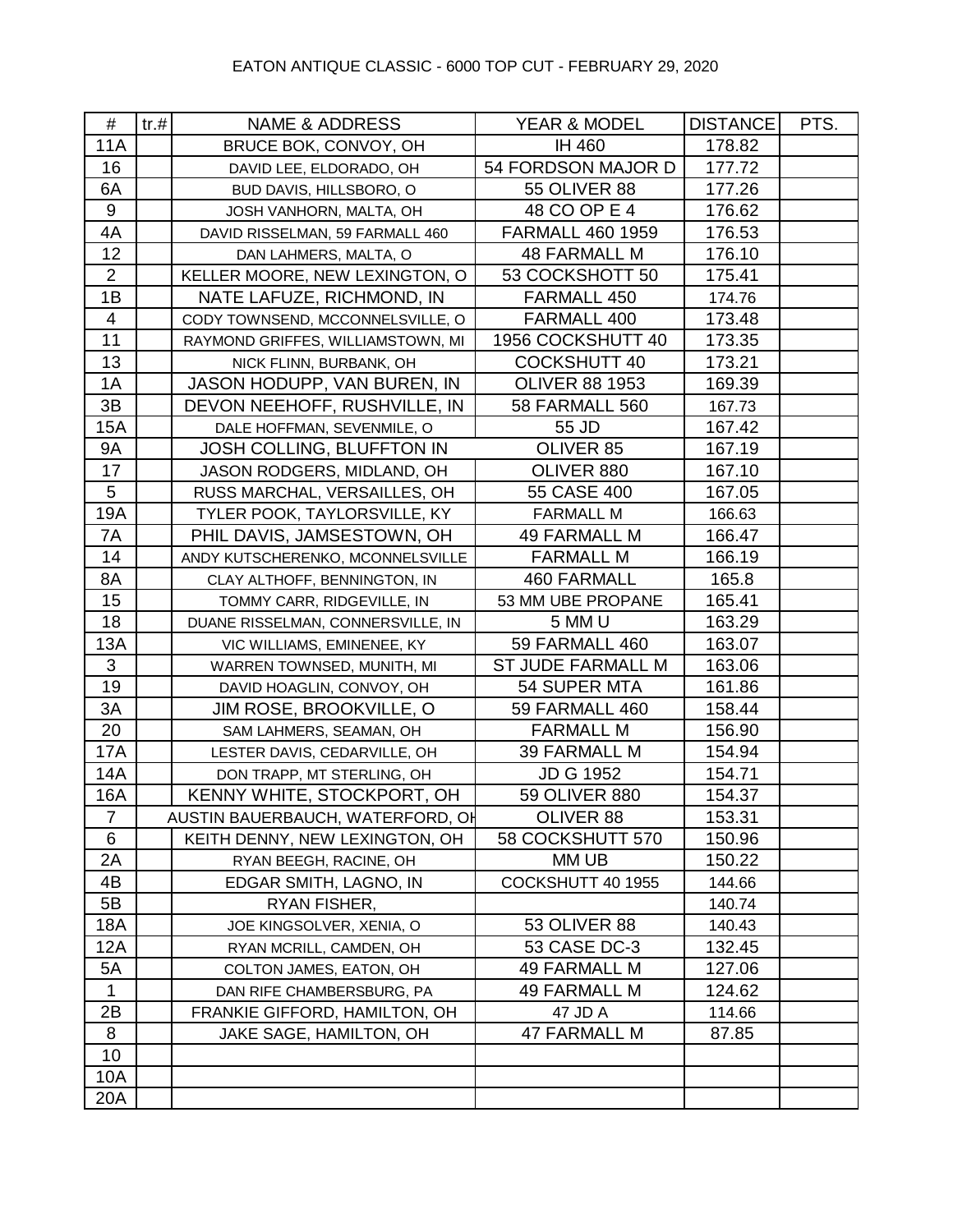| #              | tr. # | <b>NAME &amp; ADDRESS</b>         | YEAR & MODEL               | DISTANCE   PTS. |  |
|----------------|-------|-----------------------------------|----------------------------|-----------------|--|
| 11A            |       | TYLER POOK, TAYLORSVILLE, KY      | <b>FARMALL M</b>           | 180.92000       |  |
| 15B            |       | IRA BANTER, VAN BUREN, IN         | 460 FARMALL                | 179.31          |  |
| 17A            |       | BRANDON GRABER, LOOGOOTER IN      | 58 FARMALL 460             | 178.85000       |  |
| 2A             |       | DAVID RISSELMAN, 59 FARMALL 460   | <b>FARMALL 460 1959</b>    | 178.71          |  |
| 16             |       | JOSH VANHORN, MALTA, OH           | 48 CO OP E 4               | 178.48          |  |
| 4B             |       | DEVON NEEHOFF, RUSHVILLE, IN      | <b>58 FARMALL 560</b>      | 178.2           |  |
| $\overline{5}$ |       | DUANE RISSELMAN, CONNERSVILLE, IN | 5 MM U                     | 177.59          |  |
| 14             |       | KIRT DREW, NEW MADISON, OH        | <b>SUPER M</b>             | 177.54          |  |
| 15A            |       | MIKEK HODUPP, MARION, IN          | <b>57 OLIVER 80</b>        | 176.33000       |  |
| 7B             |       | RYAN SMITH, FT WAYNE, IN          | <b>40 DELUXE COCKSHUTT</b> | 175.04          |  |
| 13             |       | DAN LAHMERS, MALTA, O             | <b>48 FARMALL M</b>        | 174.04          |  |
| 1B             |       | NATE LAFUZE, RICHMOND, IN         | FARMALL 450                | 171.45          |  |
| 3B             |       | SAM SCHAEFER, BLUFFTON, IN        | 49 OLIVER 88               | 171.39          |  |
| $\sqrt{3}$     |       | CODY TOWNSEND, MCCONNELSVILLE, O  | FARMALL 400                | 170.97          |  |
| 10             |       | LLOYD LEE, ELDORADO, O            | 54 FORDSON MAJ D           | 169.88          |  |
| 14B            |       | CLAY ALTHOFF, BENNINGTON, IN      | <b>460 FARMALL</b>         | 168.13          |  |
| 13B            |       | PHIL DAVIS, JAMSESTOWN, OH        | <b>49 FARMALL M</b>        | 168             |  |
| 16A            |       | JASON HODUPP, VAN BUREN, IN       | <b>OLIVER 88 1953</b>      | 167.98000       |  |
| 14A            |       | WARREN TOWNSED, MUNITH, MI        | <b>ST JUDE FARMALL M</b>   | 167.87000       |  |
| 4A             |       | JIM ROSE, BROOKVILLE, O           | 59 FARMALL 460             | 166.74          |  |
| $\mathbf{2}$   |       | MEL CLARK, HOMER, IN              | OLIVER 88                  | 165.44000       |  |
| 6              |       | KELLER MOORE, NEW LEXINGTON, O    | 53 COCKSHOTT 50            | 164.01          |  |
| 6A             |       | MARVIN HOFFMAN, 7 MILE OHIO       | 55JD 70                    | 163.5           |  |
| 17             |       | KEVIN KANGAS, MALTA, OH           | OLIVER 88                  | 162.94          |  |
| 5B             |       | DAVE SCHAEFER, BLUFFTON, IN       | OLIVER 88                  | 162.24          |  |
| 12             |       | RENEE VANHORN, MALTA, OH          | 53 AC WD 45                | 159.93          |  |
| 19B            |       | RYAN FISHER, THRONVILLE, O        |                            | 159.03          |  |
| <b>9A</b>      |       | LESTER DAVIS, CEDARVILLE, OH      | <b>39 FARMALL M</b>        | 157.87000       |  |
| 11             |       | TOMMY CARR, RIDGEVILLE, IN        | 53 MM UBE PROPANE          | 157.48          |  |
| 1A             |       | BRUCE BOK, CONVOY, OH             | <b>IH 460</b>              | 155.69          |  |
| 16B            |       | MAX DAMRON, OH                    | 54 JD 60                   | 155.19          |  |
| $\overline{7}$ |       | ANDY KUTSCHERENKO, MCONNELSVILLE  | <b>FARMALL M</b>           | 155.16          |  |
| 15             |       | RAYMOND GRIFFES, WILLIAMSTOWN, MI | 1956 COCKSHUTT 40          | 154.38          |  |
| 10B            |       | DUANE MCCUNE, MALTA, O            | 49 AC WD                   | 154.01          |  |
| 3A             |       | RYAN BEEGH, RACINE, OH            | MM UB                      | 153.99          |  |
| 9B             |       | GARY HUMMEL, NEW WESTON, O        | 53 COCKSHUTT 50            | 153.19          |  |
| 8              |       | PAUL LANE, MALTA, OH              | OLIVER 88                  | 152.75          |  |
| 8A             |       | BUD DAVIS, HILLSBORO, O           | <b>55 OLIVER 88</b>        | 152.75000       |  |
| 18             |       | DELBERT HERTEL, LIBERTY IN        | 58 OLVIER 770              | 152.52          |  |
| 19A            |       | VIC WILLIAMS, EMINENEE, KY        | 59 FARMALL 460             | 150.81          |  |
| 13A            |       | SAM LAHMERS, SEAMAN, OH           | <b>FARMALL M</b>           | 150.50000       |  |
| 18B            |       | KEMBER KUHN, RUSHVILLE, IN        | <b>58 OLIVER 88</b>        | 150.26          |  |
| 19             |       | ALEX FLINN, BURBANK, O            | <b>COCKSHUTT OH</b>        | 150.02          |  |
| 9              |       | DAN BROWN, RUSHVILLE, IN          | <b>FARMALL 460 1958</b>    | 149.71          |  |
| 20             |       | DAVID HOAGLIN, CONVOY, OH         | 54 SUPER MTA               | 148.90          |  |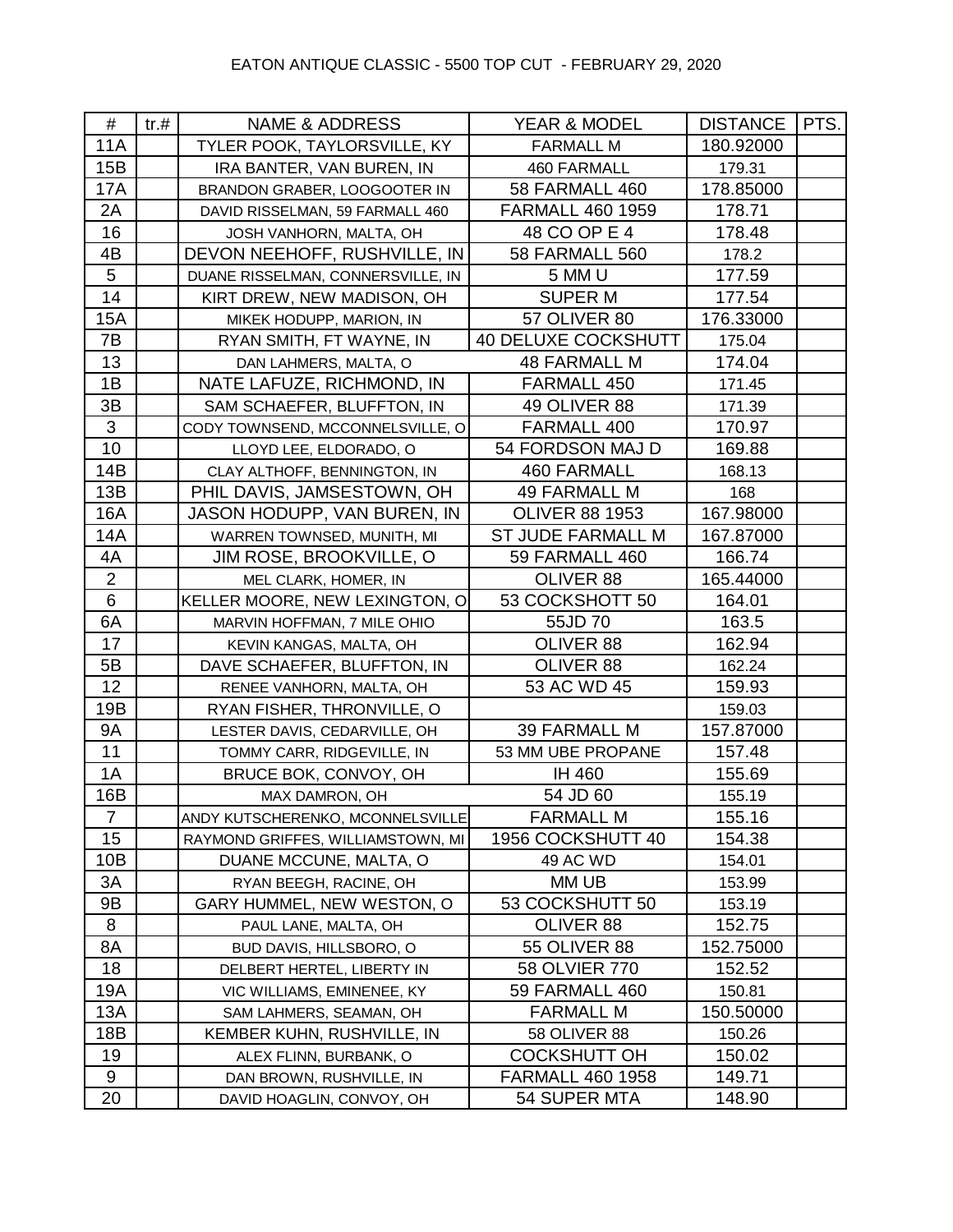# EATON ANTIQUE CLASSIC - 5500 TOP CUT - FEBRUARY 29, 2020

|            | JASON RODGERS, MIDLAND, OH      | OLIVER 880           | 148.52000 |  |
|------------|---------------------------------|----------------------|-----------|--|
| 20B        | PHIL KUHN, RUSHVILLE, IN        | OLIVER 880           | 147.99    |  |
| 12A        | AUSTIN BAUERBAUCH, WATERFORD, O | OLIVER 88            | 147.50000 |  |
| 8B         | ED PURVIS, WABASH, IN           | <b>COCKSHUTT 570</b> | 147.24    |  |
| 12B        | WILLIAM HERTEL, LIBERTY, IN     | FARMALL 460          | 146.91    |  |
| 7A         | JAMIE NELSON, MD                | <b>49 FARMALL</b>    | 142.82000 |  |
| <b>20A</b> | JOSH SHUPERT, WINCHESTER, O     | 39 JD A              | 142.78    |  |
| 6B         | TYLER NEFF, WILMINGTON, O       | 36 FARMALL F20       | 141.25    |  |
| 5A         | LEE NICEWANER, CLIFTON, O       | 38 JD A              | 141.22    |  |
| 4          | DAN RIFE CHAMBERSBURG, PA       | <b>49 FARMALL M</b>  | 123.75    |  |
| <b>10A</b> | JOE KINGSOLVER, XENIA, O        | <b>53 OLIVER 88</b>  | 122.94000 |  |
| 17B        | KENNY WHTIE, STOKPORT, OH       | 59 OLIVER 880        | 117.82    |  |
| 2B         | FRANKIE GIFFORD, HAMILTON, OH   | 47 JD A              | 102.16    |  |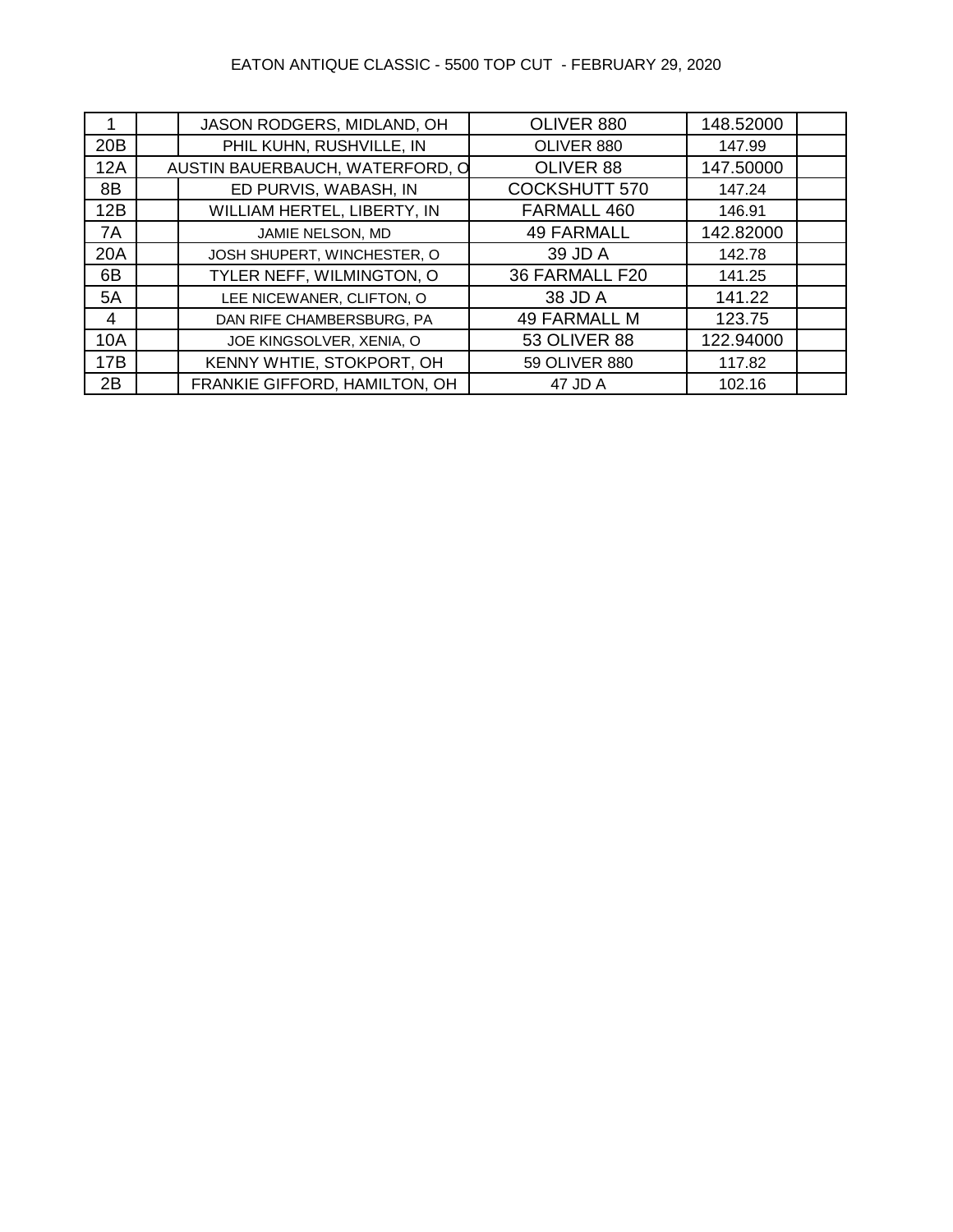| #                | tr.# | <b>NAME &amp; ADDRESS</b>         | YEAR & MODEL             | <b>DISTANCE</b> |        |
|------------------|------|-----------------------------------|--------------------------|-----------------|--------|
| 15               |      | DELBERT HERTEL, LIBERTY IN        | 58 OLVIER 770            | 213.93          |        |
| 19               |      | DAN RIFE CHAMBERSBURG, PA         | <b>49 FARMALL M</b>      | 177.10          |        |
| $\overline{7}$   |      | BRANDON GRABER, LOOGOOTER IN      | <b>58 FARMALL 460</b>    | 161.79          |        |
| 14               |      | BRUCE BOK, CONVOY, OH             | IH 460                   | 219.63          | 200.18 |
| 16A              |      | DAVE SCHAEFER, BLUFFTON, IN       | OLIVER 88                | 194.98          | 198.17 |
| 4A               |      | DAVID RISSELMAN, 59 FARMALL 460   | <b>FARMALL 460 1959</b>  | 191.85          | 195.61 |
| 20               |      | DUANE RISSELMAN, CONNERSVILLE, IN | 5 MM U                   | 218.90          | 195.01 |
| 8                |      | TOMMY CARR, RIDGEVILLE, IN        | 53 MM UBE PROPANE        | 220.85          | 191.64 |
| 2A               |      | BUD DAVIS, HILLSBORO, O           | <b>55 OLIVER 88</b>      | 189.46          | 188.62 |
| 5                |      | TYLER POOK, TAYLORSVILLE, KY      | <b>FARMALL M</b>         | 215.50          |        |
| 11               |      | ANDY KUTSCHERENKO, MCONNELSVILLE  | <b>FARMALL M</b>         | 214.41          |        |
| 3                |      | LLOYD LEE, ELDORADO, O            | 54 FORDSON MAJ D         | 213.57          |        |
| 6                |      | AUSTIN CLARK, SHELBYVILLE, IN     |                          | 211.97          |        |
| 12               |      | DAN LAHMERS, MALTA, O             | <b>48 FARMALL M</b>      | 210.26          |        |
| $\overline{4}$   |      | BOB JARMAN, RUSHVILLE, IN         | 64 OLIVER 770            | 209.33          |        |
| 18               |      | KIRT DREW, NEW MADISON, OH        | <b>SUPERM</b>            | 208.42          |        |
| $\mathbf{1}$     |      | DAN BROWN, RUSHVILLE, IN          | <b>FARMALL 460 1958</b>  | 206.39          |        |
| 13               |      | WARREN TOWNSED, MUNITH, MI        | <b>ST JUDE FARMALL M</b> | 201.12          |        |
| 10               |      | AUSTIN BAUERBAUCH, WATERFORD, OH  | OLIVER 88                | 200.02          |        |
| $\boldsymbol{9}$ |      | SAM LAHMERS, SEAMAN, OH           | <b>FARMALL M</b>         | 195.75          |        |
| 8A               |      | KEMBER KUHN, RUSHVILLE, IN        | <b>58 OLIVER 88</b>      | 188.33          |        |
| $\overline{2}$   |      | JOSH SHUPERT, WINCHESTER, O       | 39 JD A                  | 187.86          |        |
| 14A              |      | PHIL KUHN, RUSHVILLE, IN          | OLIVER 880               | 187.27          |        |
| 12A              |      | <b>JIM ROSE, BROOKVILLE, O</b>    | <b>59 FARMALL 460</b>    | 186.95          |        |
| 11A              |      | RYAN BEEGH, RACINE, OH            | MM UB                    | 185.06          |        |
| 7A               |      | PHIL DAVIS, JAMSESTOWN, OH        | <b>49 FARMALL M</b>      | 185.02          |        |
| <b>17A</b>       |      | SAM SCHAEFER, BLUFFTON, IN        | 49 OLIVER 88             | 180.58          |        |
| <b>15A</b>       |      | NATE LAFUZE, RICHMOND, IN         | FARMALL 450              | 179.64          |        |
| <b>18A</b>       |      | GARY HUMMEL, NEW WESTON, OH       | 53 COCKSHUTT 50          | 178.33          |        |
| 3A               |      | LESTER DAVIS, CEDARVILLE, OH      | <b>39 FARMALL M</b>      | 173.14          |        |
| 17               |      | JASON RODGERS, MIDLAND, OH        | OLIVER 880               | 166.17          |        |
| 1A               |      | JAMIE NELSON, MD                  | <b>49 FARMALL</b>        | 148.01          |        |
| 16               |      |                                   |                          |                 |        |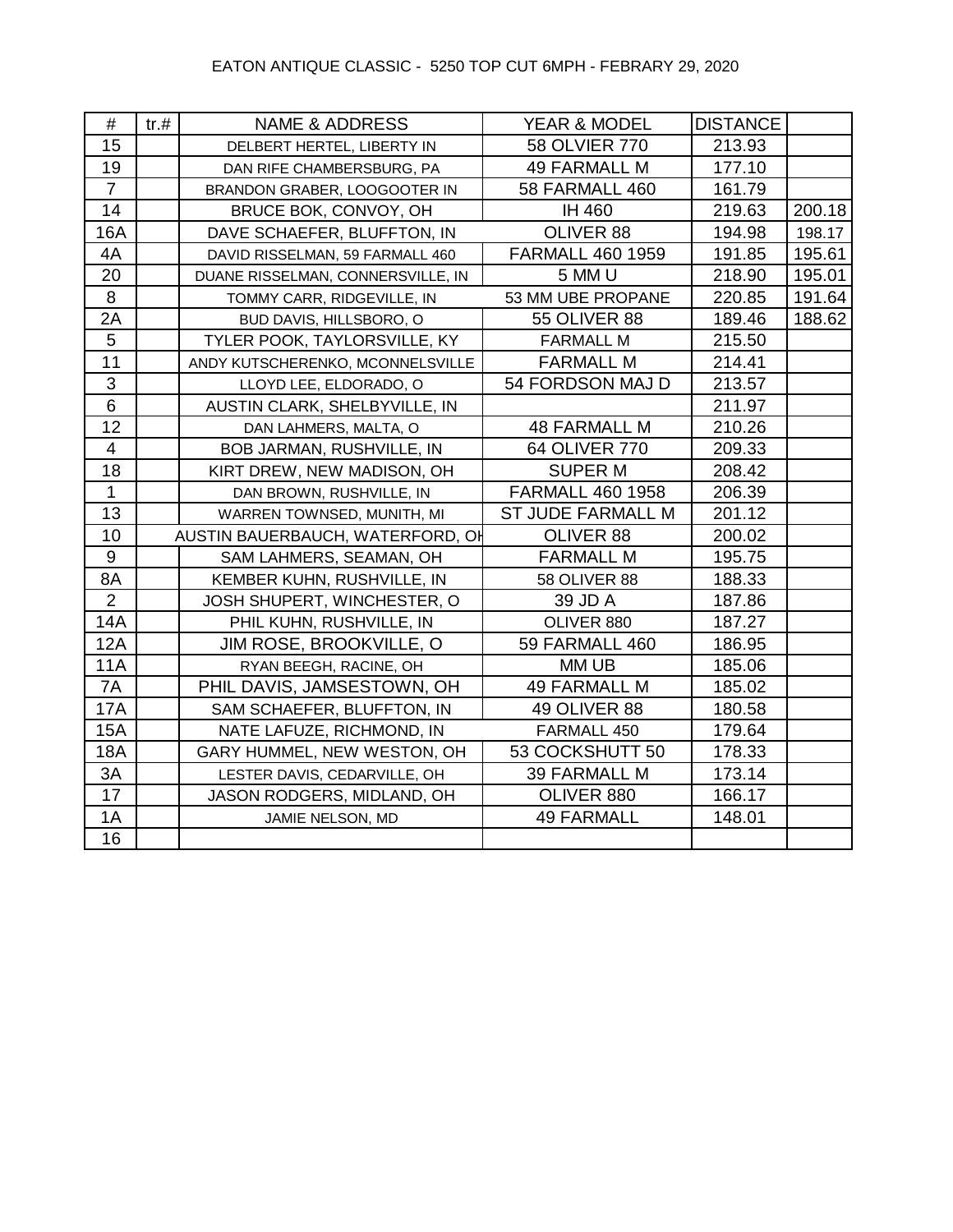| #               | tr. # | <b>NAME &amp; ADDRESS</b>         | <b>YEAR &amp; MODEL</b> | <b>DISTANCE</b> | PTS.   |
|-----------------|-------|-----------------------------------|-------------------------|-----------------|--------|
| <b>15A</b>      |       | DAVID RISSELMAN, 59 FARMALL 460   | <b>FARMALL 460 1959</b> | 184.54          | 188.51 |
| 13              |       | PAUL LANE, MALTA, OH              | OLIVER 88               | 211.65          | 185.24 |
| 17              |       | DUANE RISSELMAN, CONNERSVILLE, IN | 5 MM U                  | 209.18          | 180.37 |
| 15              |       | AUSTIN CLARK, SHELBYVILLE, IN     |                         | 209.63          | 179.6  |
| 10              |       | JASON RODGERS, MIDLAND, OH        | OLIVER 880              | 208.78          |        |
| 5A              |       | PHIL DAVIS, JAMSESTOWN, OH        | <b>49 FARMALL M</b>     | 207.62          |        |
| $5\phantom{.0}$ |       | RENEE VANHORN, MALTA, OH          | 53 AC WD 45             | 207.53          |        |
| 20              |       | LLOYD LEE, ELDORADO, O            | 54 FORDSON MAJ D        | 207.44          |        |
| <b>9A</b>       |       | KEMBER KUHN, RUSHVILLE, IN        | <b>58 OLIVER 88</b>     | 206.79          |        |
| 7A              |       | IRA BANTER, VAN BUREN, IN         | 460 FARMALL             | 206.29          |        |
| $\mathbf{1}$    |       | DAN LAHMERS, MALTA, O             | <b>48 FARMALL M</b>     | 205.97          |        |
| 16              |       | BOB JARMAN, RUSHVILLE, IN         | 64 OLIVER 770           | 205.30          |        |
| 12              |       | JOSH VANHORN, MALTA, OH           | 48 CO OP E 4            | 202.05          |        |
| 9               |       | RAYMOND GRIFFES, WILLIAMSTOWN, M  | 1956 COCKSHUTT 40       | 200.87          |        |
| $\overline{2}$  |       | KEVIN KANGAS, MALTA, O            | OLIVER 88               | 198.76          |        |
| 4A              |       | WILLIAM HERTEL, LIBERTY, IN       | FARMALL 460             | 198.31          |        |
| 14              |       | JASON HODUPP, VAN BUREN, IN       | <b>OLIVER 88 1953</b>   | 195.31          |        |
| 18              |       | MIKE HODUPP, MARION, IN           | <b>57 OLIVER 880</b>    | 193.69          |        |
| 6A              |       | CLAY ALTHOFF, BENNINGTON, IN      | <b>460 FARMALL</b>      | 193.33          |        |
| $\,6$           |       | DELBERT HERTEL, LIBERTY IN        | 58 OLVIER 770           | 193.2           |        |
| $\, 8$          |       | DAN BROWN, RUSHVILLE, IN          | <b>FARMALL 460 1958</b> | 191.57          |        |
| 1A              |       | LEE NCEWANER, CLIFTON, OH         | 38 JD A                 | 191.4           |        |
| 14B             |       | PHIL KUHN, RUSHVILLE, IN          | OLIVER 880              | 183.78          |        |
| <b>12A</b>      |       | JOSH SHUPERT, WINCHESTER, O       | 39 JD A                 | 182.6           |        |
| 17B             |       | NATE LAFUZE, RICHMOND, IN         | FARMALL 450             | 178.77          |        |
| 18B             |       | RYAN SMITH, FT WAYNE, IN          | 40 DELUXE COCKSHUTT     | 177.87          |        |
| 2A              |       | JOE KINGSOLVER, XENIA, O          | <b>53 OLIVER 88</b>     | 166.72          |        |
| 18A             |       | TYLER POOK, TAYLORSVILLE, KY      | <b>FARMALL M</b>        | 166.36          |        |
| 20B             |       | TYLER NEFF, WILMINGTON, O         | 36 FARMALL F20          | 165.04          |        |
| 16A             |       | JIM SLAYTON, CERESCO, MI          | <b>40 OLIVER 77</b>     | 157.83          |        |
| 13B             |       | KIRT DREW, NEW MADISON, OH        | <b>SUPER M</b>          | 156.2           |        |
| 1B              |       | DAVE SCHAEFER, BLUFFTON, IN       | OLIVER 88               | 152.94          |        |
| 17A             |       | <b>JIM ROSE, BROOKVILLE, O</b>    | 59 FARMALL 460          | 152.90          |        |
| 19A             |       | BUD DAVIS, HILLSBORO, O           | 55 OLIVER 88            | 152.72          |        |
| 8B              |       | RYAN FISHER,                      |                         | 152.02          |        |
| 8A              |       | MAX DAMRON, OH                    | 54 JD 60                | 151.64          |        |
| 2C              |       | BRAD MCCUNE, ZANESVILLE, O        | 49 AC WD                | 146.23          |        |
| 13A             |       | BRUCE BOK, CONVOY, OH             | IH 460                  | 145.15          |        |
| 20A             |       | LESTER DAVIS, CEDARVILLE, OH      | <b>39 FARMALL M</b>     | 144.97          |        |
| 17C             |       | GARY HUMMEL, NEW WESTON, OH       | 53 COCKSHUTT 50         | 144.78          |        |
| 20 <sub>C</sub> |       | ED PURVIS, WABASH IN              | COCKSHUTT 570           | 138.88          |        |
| 10A             |       | VIC WILLIAMS, EMINENEE, KY        | 59 460 FARMALL          | 129.64          |        |
| 2B              |       | CONNOR WURZELBACHER, OKEANA,      | 56 JD B                 | 97.56           |        |
| 7B              |       | TRENT WURZELBACHER, OKEAN         | 56 JD B                 | 95.99           |        |
| $\overline{7}$  |       | KELLER MOORE, NEW LEXINGTON, Q    | 53 COCKSHOTT 50         | 0.1             |        |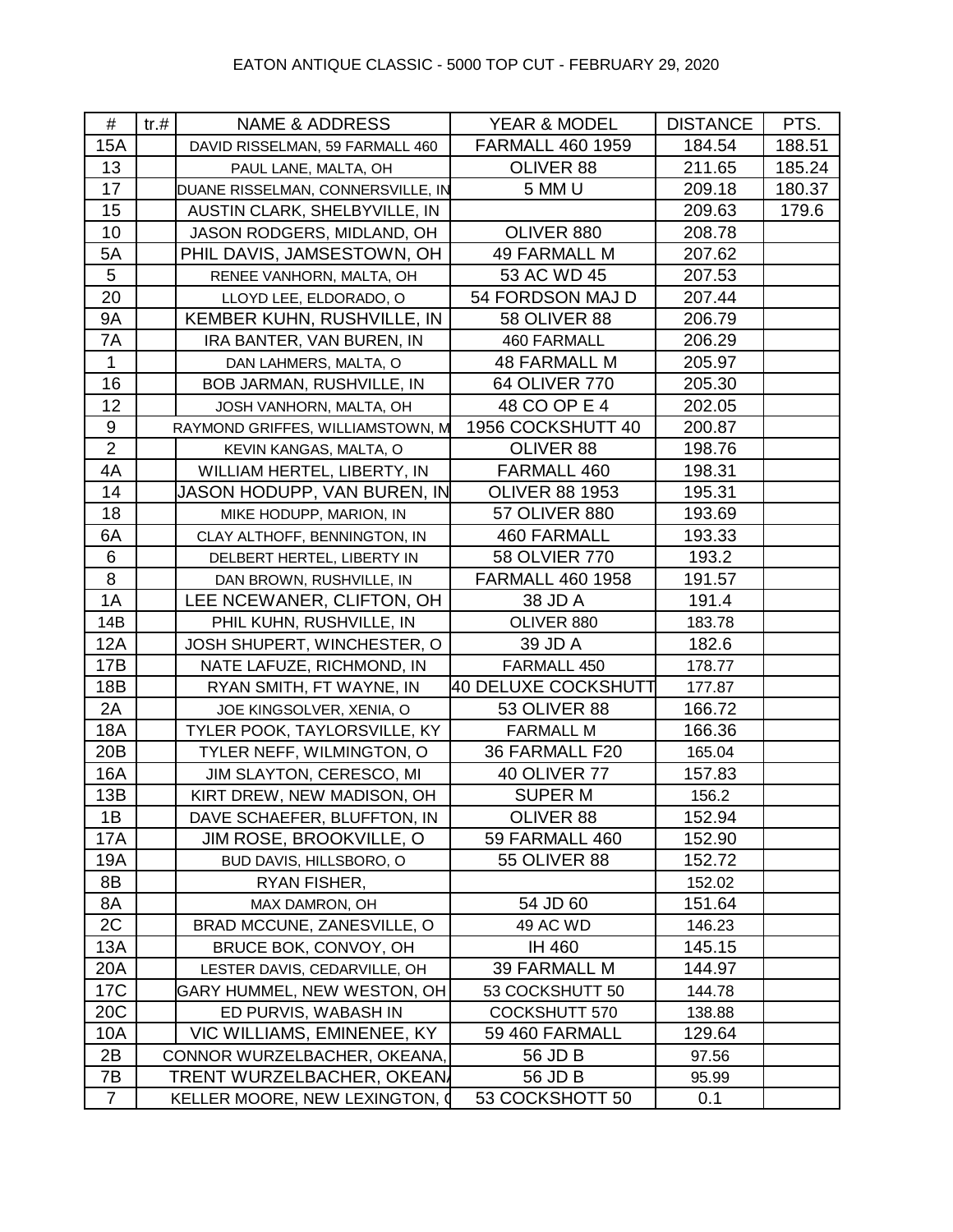### EATON ANTIQUE CLASSIC - 4500 TOP CUT - FEBRUARY 29, 2020

| #              | tr.# | <b>NAME &amp; ADDRESS</b>         | YEAR & MODEL            | <b>DISTANCE</b> | PTS.   |
|----------------|------|-----------------------------------|-------------------------|-----------------|--------|
| 8              |      | DAVID RISSELMAN, 59 FARMALL 460   | <b>FARMALL 460 1959</b> | 198.9400        | 205.13 |
| 10A            |      | KEMBER KUHN, RUSHVILLE, IN        | <b>58 OLIVER 88</b>     | 185.3300        | 201.65 |
| 13             |      | JASON RODGERS, MIDLAND, OH        | OLIVER 880              | 202.5700        | 198.19 |
| $\mathfrak{S}$ |      | JASON HODUPP, VAN BUREN, IN       | <b>OLIVER 88 1953</b>   | 199.5100        | 197.2  |
| 1A             |      | JIM SLAYTON, CERESCO, MI          | <b>40 OLIVER 77</b>     | 183.1900        | 188.74 |
| 6A             |      | WILLIAM HERTEL, LIBERTY, IN       | FARMALL 460             | 184.3600        | 185.63 |
| 17             |      | BOB JARMAN, RUSHVILLE, IN         | 64 OLIVER 770           | 198.1300        |        |
| 18             |      | MIKE HODUPP, MARION, IN           | 57 OLIVER 880           | 196.3100        |        |
| 12             |      | JOSH VANHORN, MALTE, OH           | 53 AC WD 45             | 195.5100        |        |
| 19             |      | BRUCE BOK, CONVOY, OH             | IH 460                  | 193.7500        |        |
| 16             |      | DUANE RISSELMAN, CONNERSVILLE, IN | 5 MM U                  | 191.1800        |        |
| 20             |      | KEVIN KANGAS, MALTA, O            | OLIVER 88               | 185.4400        |        |
| $\overline{4}$ |      | PAUL LANE, MALTA, OH              | OLIVER 88               | 183.4000        |        |
| $\overline{2}$ |      | JON YOUNG, WINCHESTER, OH         | 56 AC WD 45D            | 182.2400        |        |
| <b>9A</b>      |      | IRA BANTER, VAN BUREN, IN         | <b>460 FARMALL</b>      | 181.7800        |        |
| 1B             |      | <b>BUD DAVIS,</b>                 | OLIVER 88               | 181.6500        |        |
| <b>18A</b>     |      | GENE BERNING, DECATUR, IN         | <b>OLIVER 77 1949</b>   | 178.4200        |        |
| 7A             |      | PHIL DAVIS, JAMSESTOWN, OH        | <b>49 FARMALL M</b>     | 173.0700        |        |
| 6              |      | <b>BRODY WHITE, OH</b>            | 53 WD                   | 172.9600        |        |
| <b>11A</b>     |      | PHIL KUHN, RUSHVILLE, IN          | OLIVER 880              | 164.4600        |        |
| 19A            |      | DUANE MCCUNE, MALTA, O            | 49 AC WD                | 162.6100        |        |
| <b>17A</b>     |      | MARK BERNING, MONROEVILLE, IN     | 49 OLVIER 88            | 156.7100        |        |
| 20A            |      | KEVIN BANET, ARCOLA, IN           | MM 445                  | 150.1500        |        |
| 2A             |      | LEE NCEWANER, CLIFTON, OH         | 38 JD A                 | 149.2900        |        |
| 5A             |      | DON HIRTEL, LIBERTY, IN           | OLIVER 77               | 126.2100        |        |
| 3A             |      | ROB MORROW, CEDARVILL, O          | <b>AC WC 41</b>         | 107.1600        |        |
| 13A            |      | TRENT WURZELBACHER, OKEANA        | 56 JD B                 | 97.8900         |        |
| <b>12A</b>     |      | CONNOR WURZELBACHER, OKEANA, O    | 56 JD B                 | 95.5200         |        |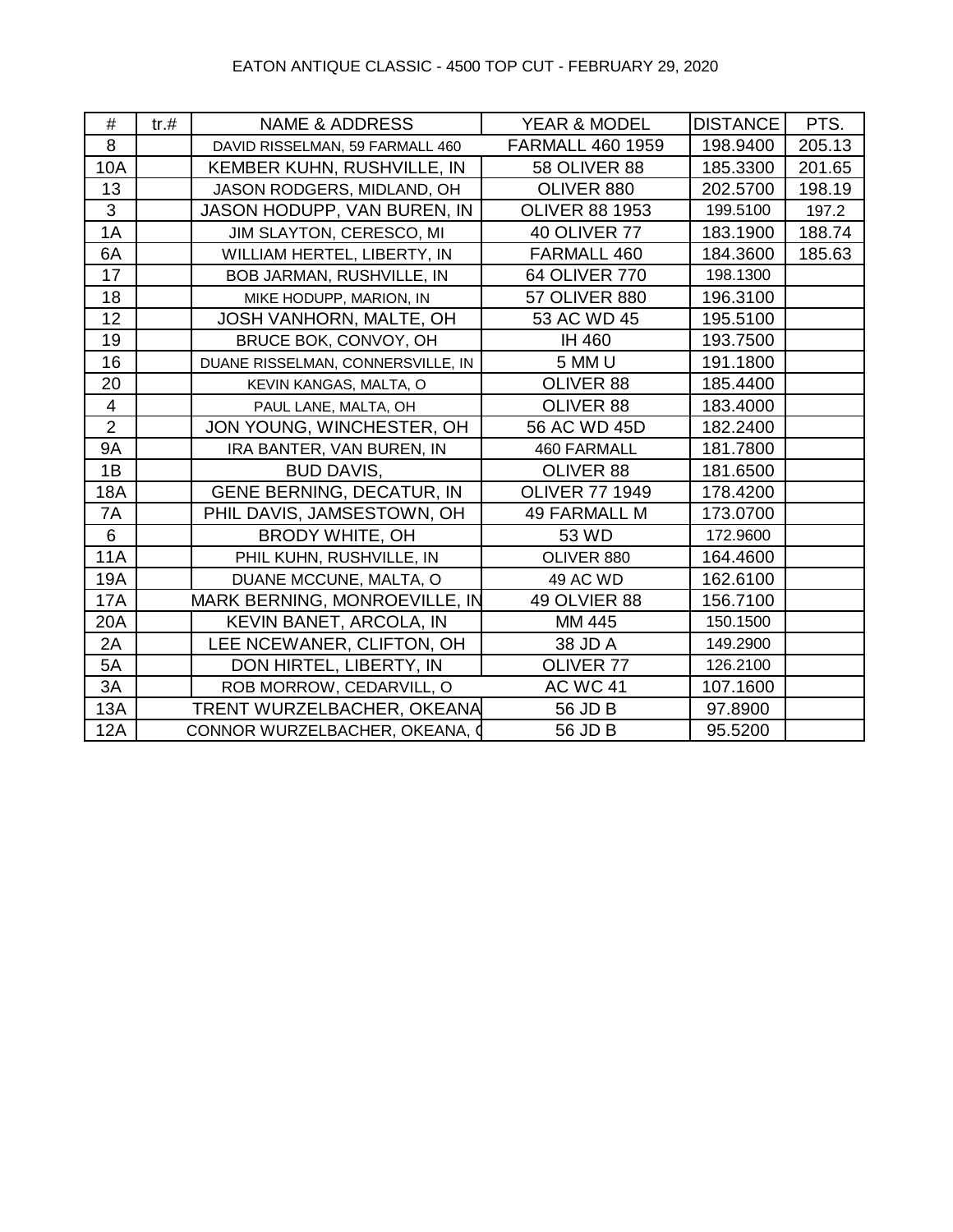### EATON ANTIQUE CLASSIC - 4250 TOP CUT 6MPH - FEBRUARY 29, 2020

| #              | tr. # | <b>NAME &amp; ADDRESS</b>        | <b>YEAR &amp; MODEL</b> |          | PTS. |
|----------------|-------|----------------------------------|-------------------------|----------|------|
| 15             |       | PHIL KUHN, RUSHVILLE, IN         | OLIVER 880              | 188.4400 |      |
| 12             |       | BOB JARMAN, RUSHVILLE, IN        | 64 OLIVER 770           | 188.2100 |      |
| $\mathbf{3}$   |       | LARRY DAVIS, VAN BUREN, IN       | <b>460 FARMALL</b>      | 187.6800 |      |
| 18             |       | KEMBER KUHN, RUSHVILLE, IN       | <b>58 OLIVER 88</b>     | 186.8900 |      |
| 9              |       | WILLIAM HERTEL, LIBERTY, IN      | FARMALL 460             | 185.6400 |      |
| 17             |       | JON YOUNG, WINCHESTER, OH        | 56 AC WD 45D            | 182.4100 |      |
| $\overline{7}$ |       | MARK BERNING, MONROEVILLE, IN    | <b>49 OLVIER 88</b>     | 177.7100 |      |
| 6              |       | JOSH VANHORN, MALTE, OH          | 53 AC WD 45             | 171.7200 |      |
| 5              |       | <b>GENE BERNING, DECATUR, IN</b> | <b>OLIVER 77 1949</b>   | 148.0500 |      |
| 11             |       | LUCAS NEFF, WILMINGTON, O        | 36 FARMALL F20          | 147.4000 |      |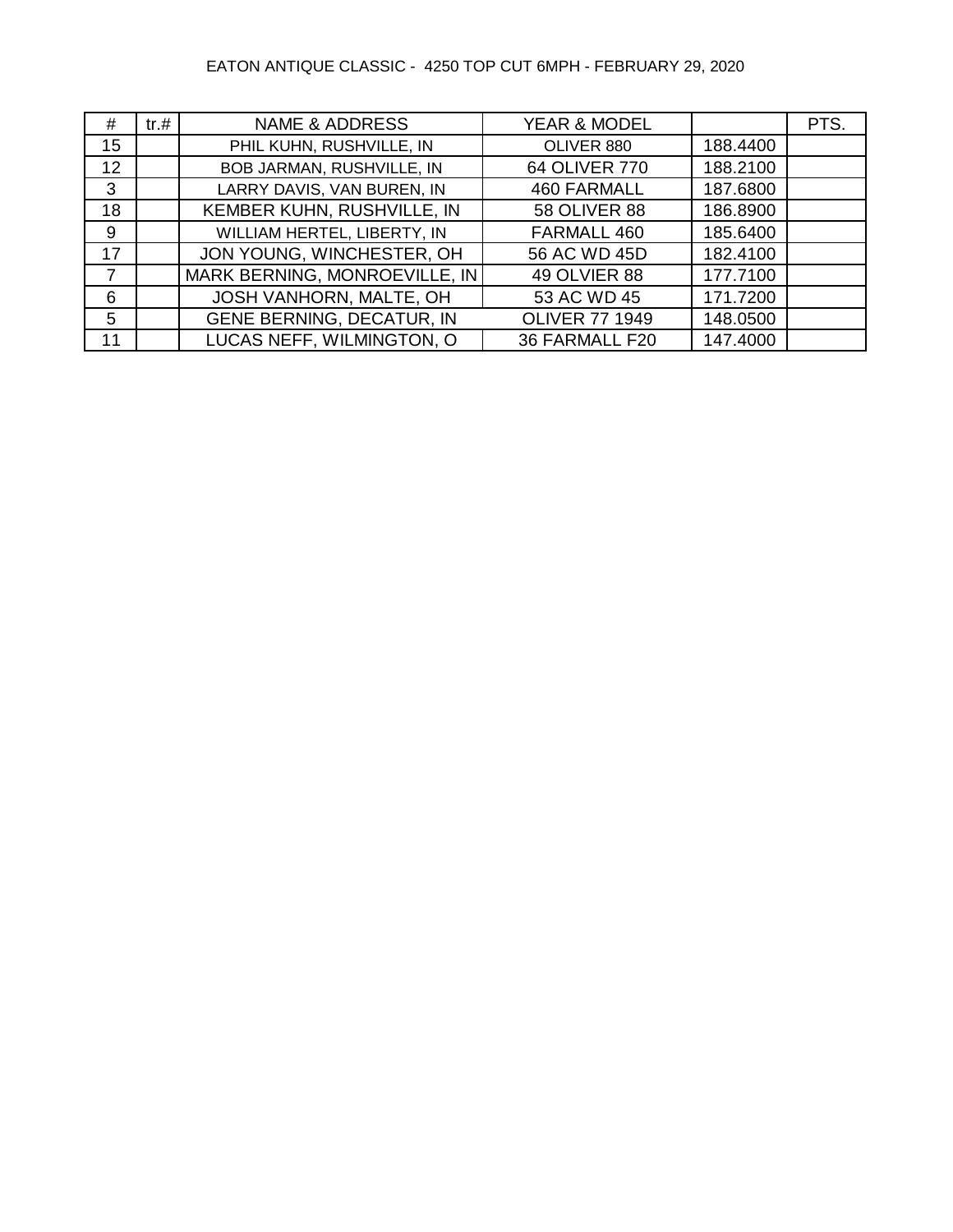### EATON ANTIQUE CLASSIC - 4000 TOP CUT - FEBRUARY 29, 2020

| #               | tr.# | NAME & ADDRESS                                      | <b>YEAR &amp; MODEL</b> | <b>DISTANCE</b> | PTS. |
|-----------------|------|-----------------------------------------------------|-------------------------|-----------------|------|
|                 |      | DANNY FERGUSON, SMITH MT LAKE, VA52 FARMALL SUPER O |                         | 172.830         |      |
| 12 <sup>2</sup> |      | LUCAS NEFF, WILMINGTON, O                           | 36 FARMALL F20          | 156.320         |      |
| 5               |      | JON YOUNG, WINCHESTER, OH                           | 56 AC WD 45D            | 156.060         |      |
| 15              |      | JOSH VANHORN, MALTE, OH                             | 53 AC WD 45             | 148.760         |      |
| 3               |      | PHIL KUHN, RUSHVILLE, IN                            | OLIVER 880              | 139.190         |      |
| 10              |      | MARK BERNING, MONROEVILLE, IN                       | <b>49 OLVIER 88</b>     | 137.530         |      |
| 19              |      | KP BANET, ARCOLA, IN                                | MM 445                  | 132.860         |      |
| $\overline{7}$  |      | <b>GENE BERNING, DECATUR, IN</b>                    | <b>OLIVER 77 1949</b>   | 132.680         |      |
| 14              |      | KEVIN BANET, ARCOLA, IN                             | <b>600 FORD</b>         | 129.740         |      |
| 4               |      | RON BROKAW, BELLVILLE, OH                           | 38 MH 101               | 128.820         |      |
| 6               |      | DON HIRTEL, LIBERTY, IN                             | <b>OLIVER 77</b>        | 128.170         |      |
| 16              |      | MICK SHEETS, SUNBURY, OH                            | 39 JD B                 | 126.380         |      |
| 11              |      | <b>BRODY WHITE, OH</b>                              | 53 WD                   | 123.960         |      |
| 18              |      | ROB MORROW, CEDARVILL, O                            | <b>AC WC 41</b>         | 91.990          |      |